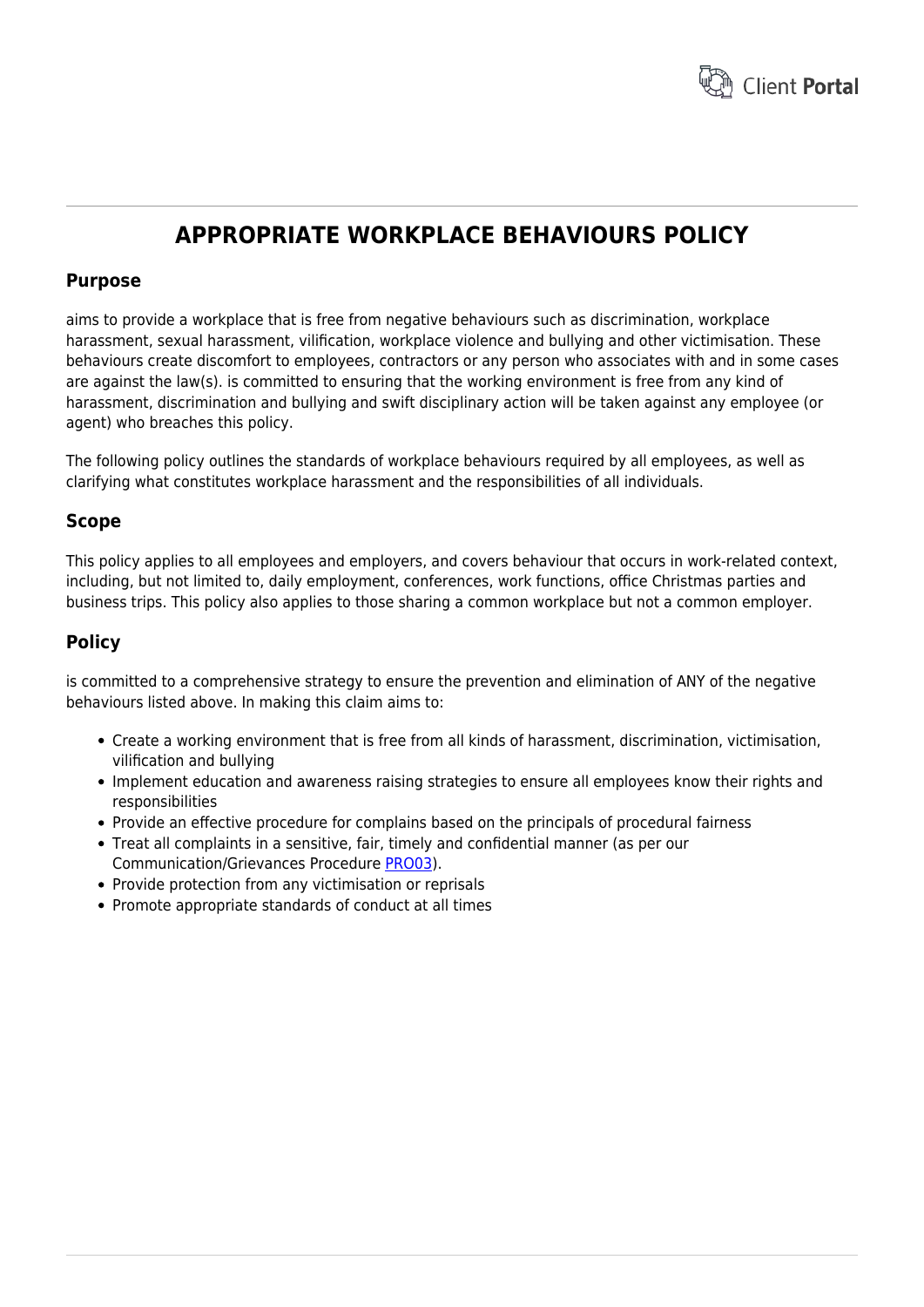

## **Prohibited Behaviour**

## **Discrimination**

does not tolerate discrimination. All employees are responsible for maintaining a workplace free from discrimination.

There are 2 types of discrimination, direct and indirect.

Direct Discrimination – happens when a person is treated less favourably than another person in the same or similar circumstances on the ground of a particular attribute, such as their age, gender, race or other grounds referred to below.

Indirect Discrimination – happens when there is a policy or rule or a 'way of doing things' that might appear on the surface to be fair or neutral, but which has an unequal effect on certain groups of people with a particular attribute or ground (referred to below) and the policy or rule is unreasonable. Indirect discrimination is unlawful regardless of whether the person discriminating intends to discriminate or is aware that they are doing so.

All types of discrimination are unlawful when it relates to a prohibited ground or attribute.

The prohibited grounds or attributes (depending on relevant State) are:

| $\cdot$ sex                           | • physical appearance                    |
|---------------------------------------|------------------------------------------|
| $\cdot$ race                          | • industrial activity                    |
| · disability / impairment             | · sexual orientation                     |
| • relationship status                 | • breast feeding                         |
| • parental status                     | • carer status / family responsibilities |
| • pregnancy                           | • criminal record                        |
| • religious beliefs and activity      | • social origin                          |
| • political beliefs and activity      | · lawful sexual activity                 |
| • trade union membership and activity | • association with any person with       |
| • gender identity                     | any of the above characteristics.        |

#### **Workplace Harassment / Bullying**

does not tolerate Workplace Harassment and/or Bullying. Employees are responsible for maintaining a workplace free from workplace such activities. has an obligation to ensure the health and safety of each of its employees and other persons at its workplaces.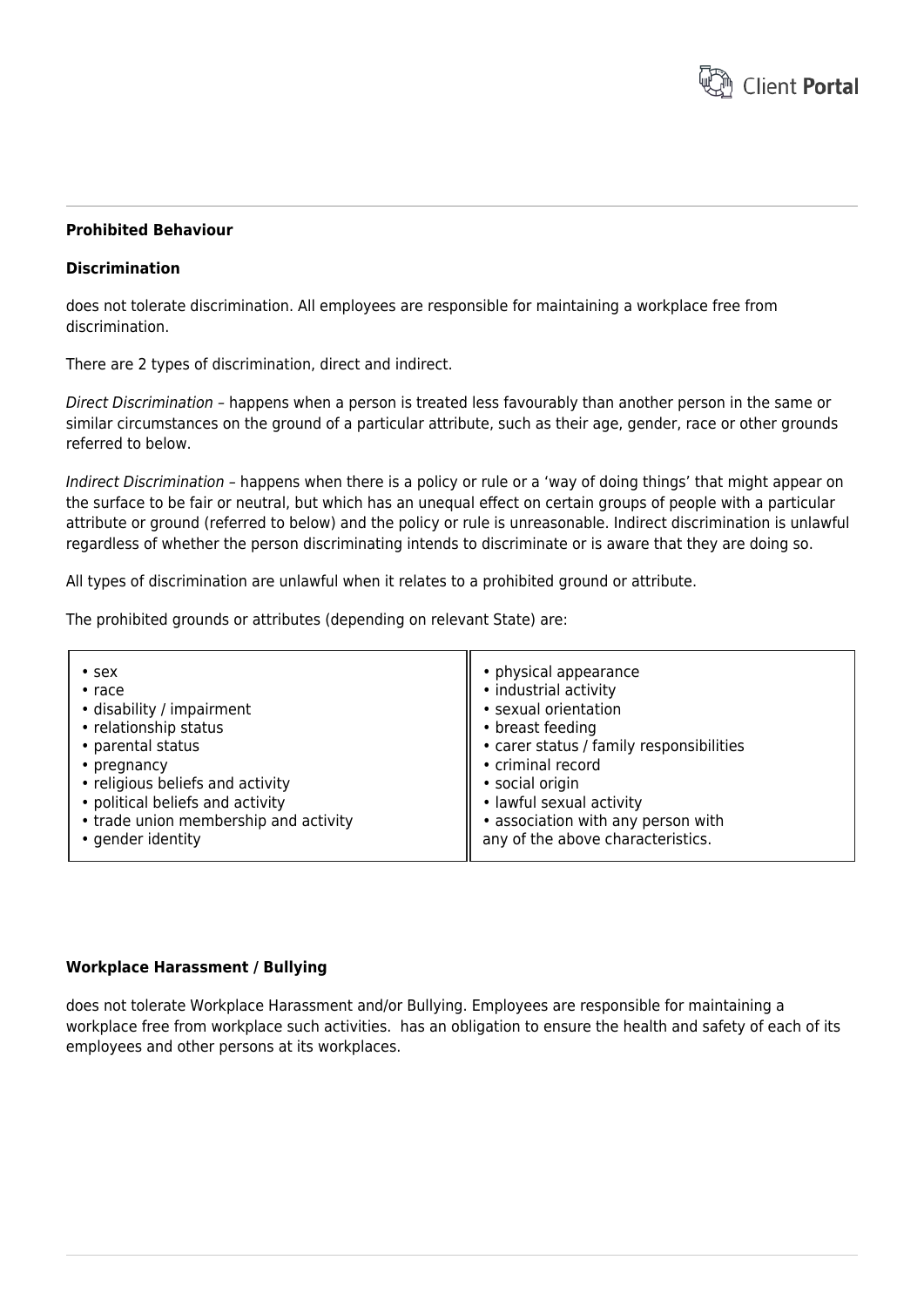

Workplace harassment /bullying is where a person is subjected to behaviour, (other than sexual harassment) that:

- is repeated, unwelcome and unsolicited
- can be verbal put-downs and insults and spreading rumours, threats and intimidation, repeated exclusion by other employees or from opportunities
- a reasonable person would consider it to be offensive, humiliating, intimidating or
- threatening

Workplace harassment can be committed by: an employer, worker, co-worker, group of co-workers, client or a member of the public. Workplace harassment covers a wide range of behaviours. Some examples include (but are not limited to):

- Abusing a person loudly, usually when others are present
- Repeated threats of dismissal or other severe punishment that do not follow standard disciplinary procedures
- Making or sending offensive messages (e.g. via email, telephone or other means)
- Significantly impairing the person's work in any way such as withholding information
- Removing content or altering the intent of the person's work
- Maliciously excluding and isolating a person from workplace activities that they would normally be involved in
- Persistent and unjustified criticisms, often about petty, irrelevant or insignificant matters
- Humiliating a person through gestures, sarcasm, criticism and insults, often in front of others
- Spreading false information or malicious rumours about a person with an intent to cause the person harm

Workplace harassment/bullying does not include:

- Reasonable management action i.e. performance feedback absent of bullying behaviours and generally following a fair and objective procedure
- Behaviour that is not repeated (behaviour is considered repeated if a pattern is identified, which may include incidents of a varied nature). Single instances of inappropriate behaviour will not be tolerated and should be managed accordingly in order to prevent a recurrence of that behaviour
- Behaviour will not be tolerated and should be managed accordingly in order to prevent a recurrence of that behaviour
- Reasonable and lawful directions given by a manager to an employee
- A single incident subject to the specific circumstances of the case
- Acts of sexual harassment or discrimination
- Occasional differences of opinion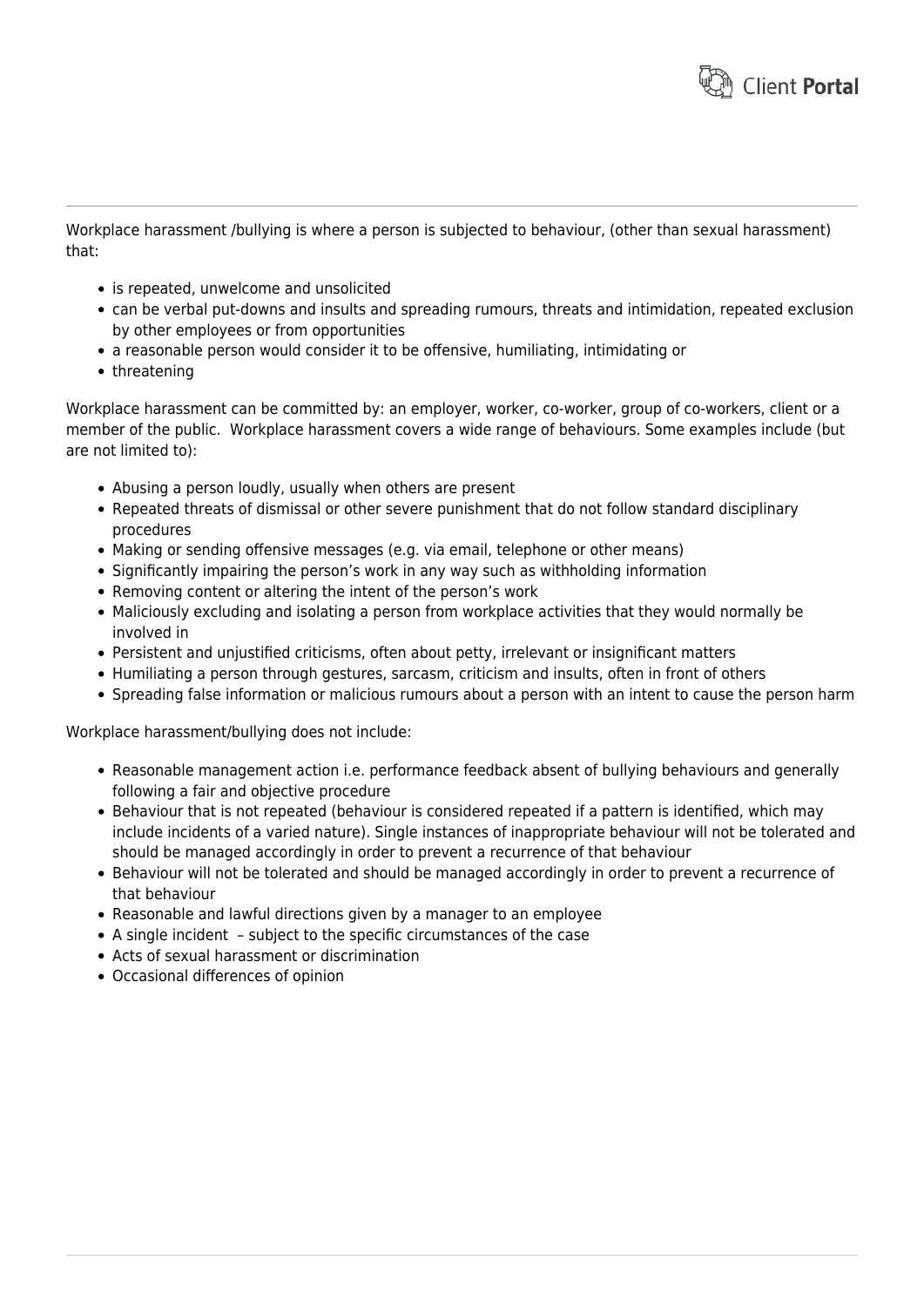

#### **Sexual Harassment**

 does not tolerate sexual harassment and reminds all employees it is against the law to sexually harass anyone you come in contact with from a work perspective. Sexual harassment is a form of serious misconduct and can be a valid reason for dismissal under the FW Act. All employees and management are responsible for maintaining a workplace free from sexual harassment.

Sexual Harassment is unwelcome or uninvited behaviour of a sexual nature, or unwelcome requests for sexual favours.

Sexual harassment occurs when a reasonable person would have anticipated the possibility that the other person would be offended, humiliated or intimidated.

Sexual harassment can be a single incident. Some actions or remarks are so offensive that they constitute sexual harassment in themselves, even if they are not repeated.

Conduct of a sexual nature is defined as including making a statement of a sexual nature to a person, or in the presence of a person, whether the statement is made orally or in writing.

Examples of sexual harassment include (but are not limited to), verbal and non verbal activities such as:

- Uninvited touching, kisses or embraces
- Sexual & smutty jokes, comments or gestures
- Making promises in return for sexual favours
- Displays of sexually offensive material (including posters, cartoons or calendars)
- Offensive letters, faxes, telephone messages or email messages
- Repeated requests for dates, especially after prior refusal
- Staring or leering at a person or at parts of their body
- Requests pressure for sex
- Persistent questions or insinuations about a persons' private life
- Offensive phone calls, text messages, letters, e-mail messages or computer screen savers
- Unwelcome physical contact such as massaging a person without invitation, deliberately brushing against them

Other actions which may amount to sexual harassment include:

- Intrusive questions at an employment interview
- Unwelcome remarks or insinuations about a person's personal life
- Suggestive comments about a person's appearance or body
- Sexually explicit conversations
- Proposals of marriage
- Offensive telephone calls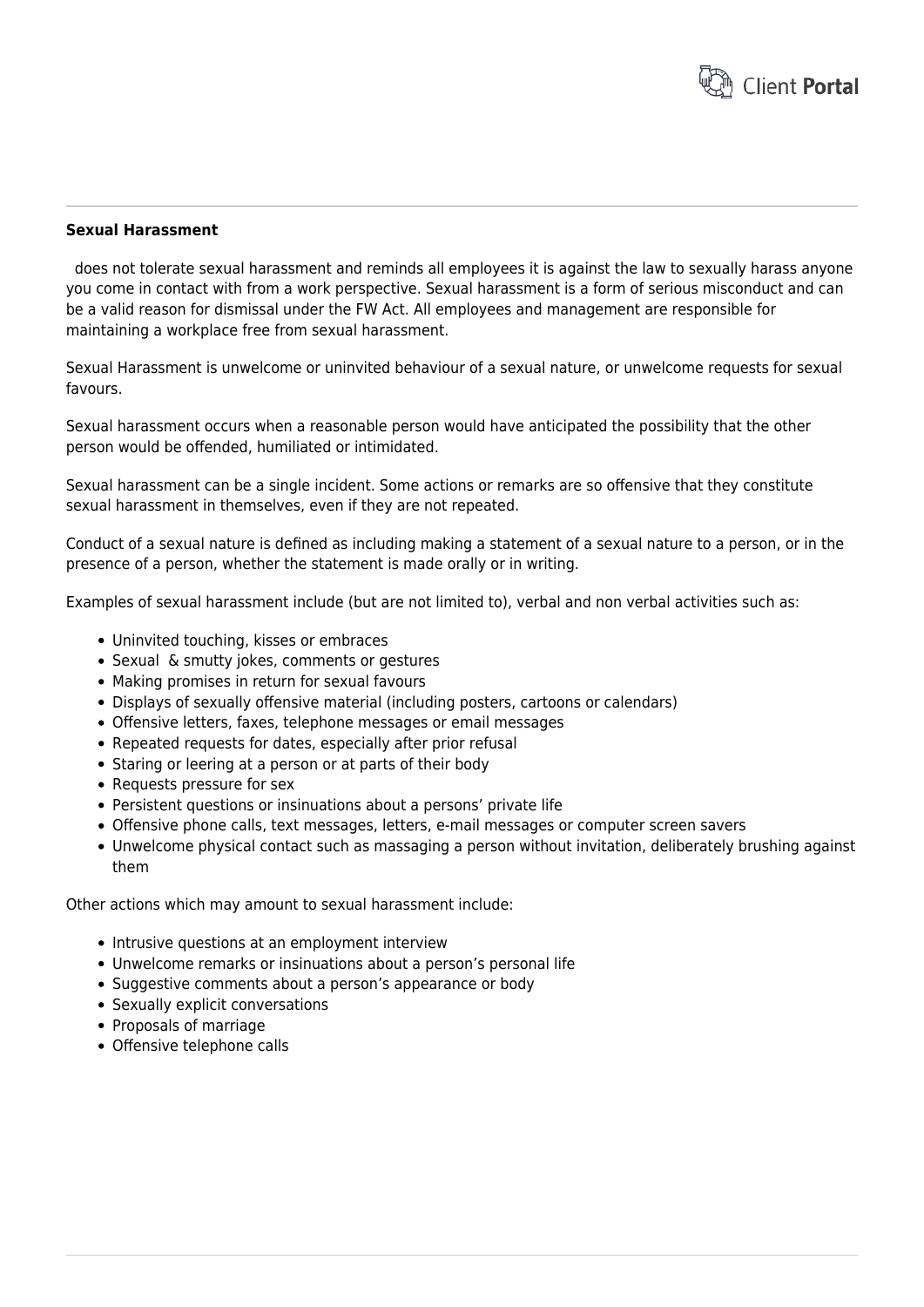

It as important to remember when determining if something constitutes sexual harassment, the essential elements are:

- The behaviour must be unwelcome
- It must be of a sexual nature
- The person harassed must feel offended, humiliated or intimidated and it is reasonable in the circumstances that they react this way

Behaviour which is based on mutual attraction where the interaction is consensual, welcome and reciprocated, is not sexual harassment.

#### **Racial Harassment/Vilification**

Harassment may be experienced by those who are noticeably different, have an accent, or who identify with a particular culture. Racial harassment may include:

- Jokes about food preferences or social customs
- Comments or materials that put down or stereotype people because of their race

#### **Religious Harassment/Vilification**

People who identify with a belief or non-belief may experience religious harassment from behaviour such as:

- Jokes about religious practice
- Unwelcome comments or materials that stereotype or belittle people because of their religious beliefs or non-beliefs

#### **Disability Harassment**

Harassment on disability grounds may include:

- Practical jokes played on people with physical disabilities
- Overbearing or abusive behaviour towards people with intellectual disabilities.
- Disparaging remarks about people who have made compensation claims
- Employees with medically sensitive conditions being excluded isolated or singled out for unwelcome attention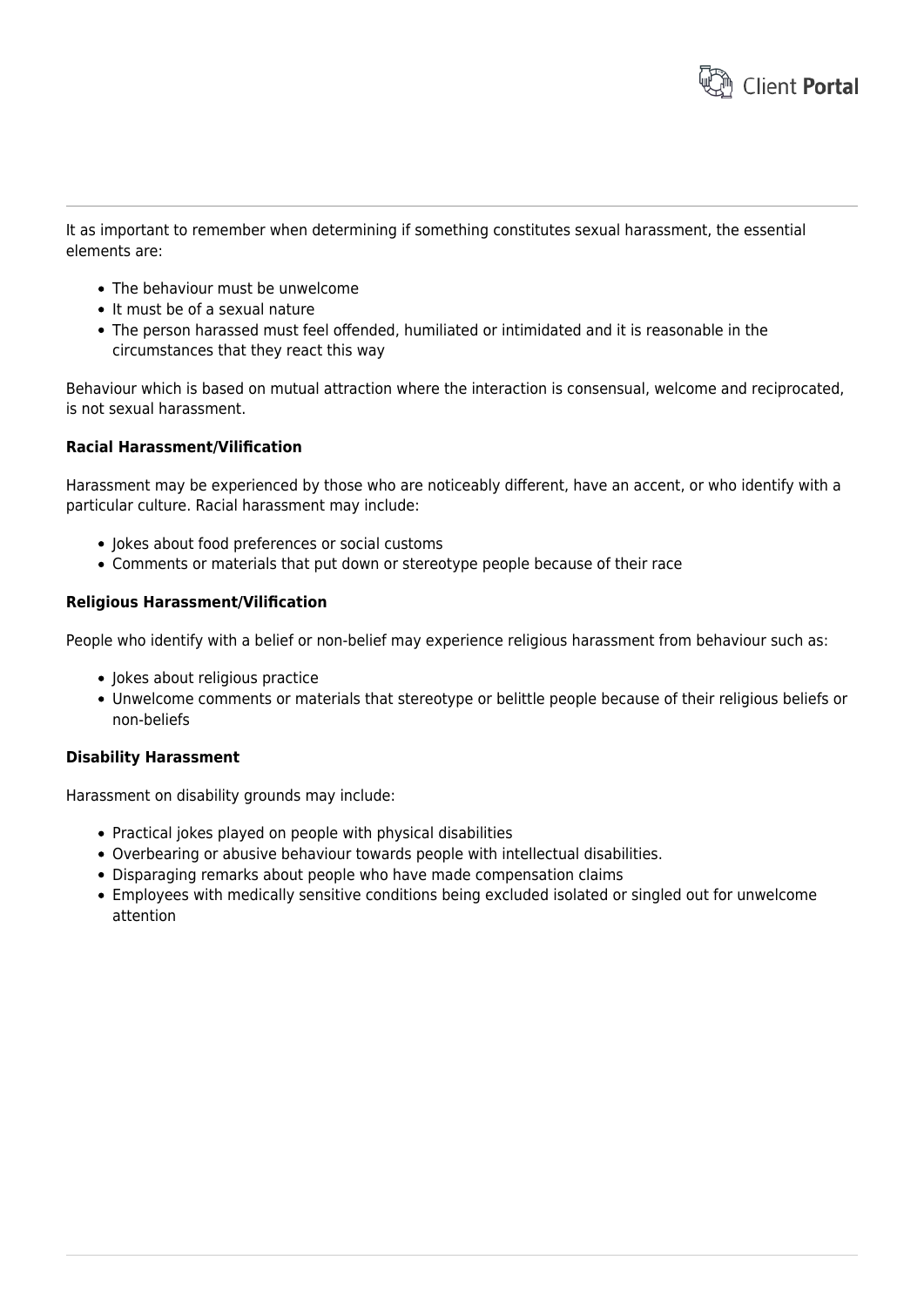

# **Workplace Violence**

does not tolerate Workplace Violence. Workplace Violence is any incident where an employee is physically attacked or threatened in the workplace, regardless of the intent.

For the purpose of workplace violence:

- Attack means the direct or indirect application of force by a person to the body (or clothing/equipment worn) of another person, which creates a risk to health and safety
- Threat is a statement or behaviour that causes a reasonable person to believe they are in danger of being physically attacked

Examples of workplace violence include, but are not limited to:

- Striking, kicking, scratching, biting, spitting or any other type of direct physical contact
- Attacking with any type of weapon
- Pushing, shoving, tripping and grabbing
- Throwing objects
- Any form of inappropriate physical contact

## **Victimisation**

does not tolerate victimisation. Victimisation occurs if a person performs an act, or threatens to perform an act, to the detriment of another person who has made a complaint under this policy, or under the relevant legislation. This includes any retribution or intimidation towards someone who has made a complaint, witnessed an incident or had a complaint made against them.

# **Responsibilities**

Employees are responsible for:

- Complying with this policy in all work related situations.
- Not participating, engaging or being a party to Prohibited Behaviour towards other employees, visitors and other persons at workplaces.
- Respecting others opinions and values and behaving appropriately.
- Respecting the rights, dignity and worth of all employees.
- Raising any concerns using the Communication/Grievance Procedure (refer to [PR003\)](https://www.hrtemplates.com.au/policies_procedures/hr-pro03-communication-grievance-procedure/).
- Making complaints about Prohibited Behaviour in accordance with the Communication/Grievance Procedure (refer to [PR003\)](https://www.hrtemplates.com.au/policies_procedures/hr-pro03-communication-grievance-procedure/).
- Maintaining confidentiality during workplace investigations.
- Cooperating throughout investigation processes and providing accurate and honest information.
- Not victimising other employees or related parties as a result of raising a complaint.